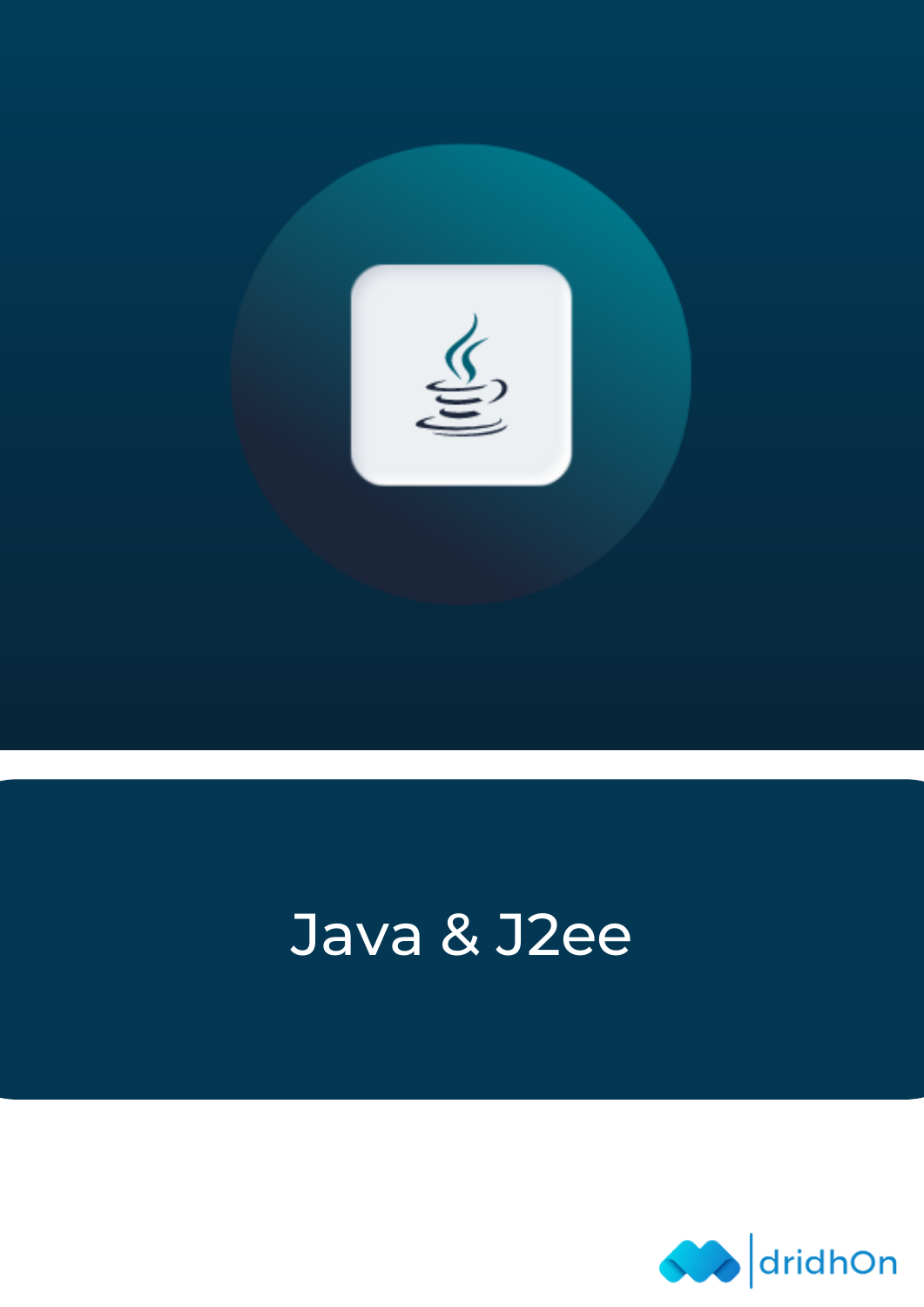## Course Overview:

Java Training from the basics concepts to advanced level programming building skills, this Java Training Course offers you the core Java, J2ee, Java8, Loops, Arrays, operators, garbage collections and advanced java course like oops concepts also helps you to be ready for the upon working on real-time industry experience.

# **Training Features:**

- 8X higher interaction in live online classes conducted by industry experts
- 48 Hrs. live Classes of Java Developer with Interview Preparation
- 3 real-time industry projects with hands-on preparation
- Unlimited Interview Opportunities with Placement Support
- Industry-recognized course completion certificate

## Delivery Mode:

Online Live Virtual Instructor Led Training

### Target Audiance:

The Basic Requirement to start a career as a Java Developer Engineer, you'll need a Bachelor's degree or at least 1+ years of experience in Information Technology (IT). A Bachelor's degree in Technology justice will help you get the job.

## Key Learning Outcomes:

The ability to do something well expertise.

- Introduction to java programming.
- Control statements in java
- Java object class
- Java inheritance and polymorphism
- Java abstraction, encapsulation
- Java multithreading
- OOPS concept in java
- Code in JDBC communicate with database

## Certification Details:

- Complete at least 85 percent of the course or attend one complete batch
- Successful completion and evaluation of the project

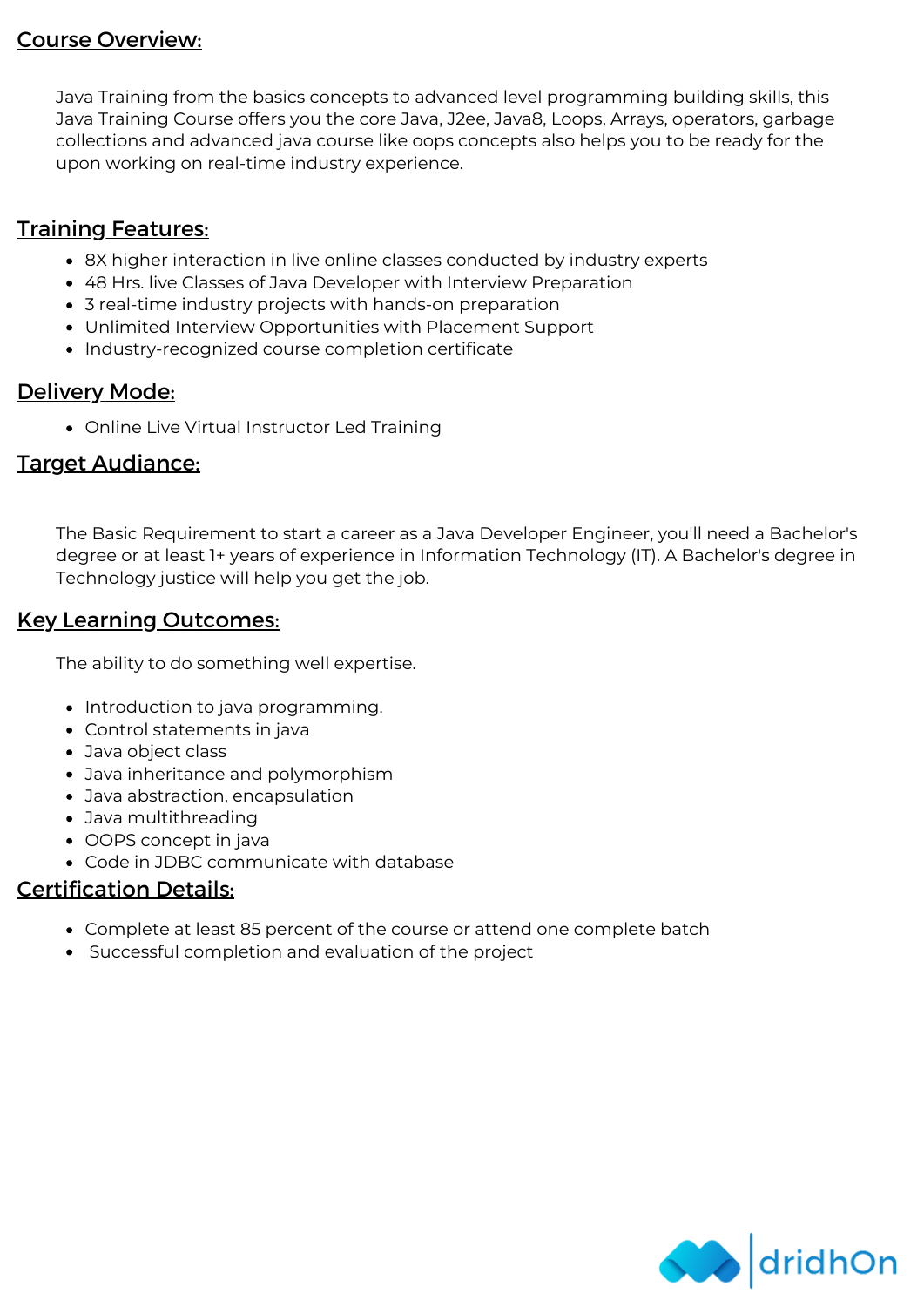#### **Curriculum**

Introduction to Java:

- Learning Objectives : In this module, you will learn about Java architecture, advantages of Java, develop the code with various data types, conditions and loops.
- Topics : Introduction to Java, Bytecode, Class Files, Compilation Process, Data types and Operations, if conditions, Loops - for, while and do while.

Data Handling and Functions:

- Learning Objectives -In this module, you will learn how to code with arrays, functions and strings.
- Topics : Arrays Single Dimensional and Multidimensional arrays, Functions, Function with Arguments, Function Overloading, Concept of Static Polymorphism, String Handling - String, Stringbuffer Classes

Object Oriented Programming in Java:

- Learning Objectives : In this module, you will learn object oriented programming through Java using Classes, Objects and various Java concepts like Abstract, Final etc
- Topics : OOPS in Java: Concept of Object Orientation, Attributes and Methods, Classes and Objects Methods and Constructors - Default Constructors and Constructors with Arguments.
- Inheritance, Abstract, Final and Static.

Packages and Multi Threading:

- Learning Objectives : In this module, you will learn about packages in Java and scope specifiers of Java. You will also learn exception handling and how multi threading works in Java
- Topics : Packages and Interfaces. Access Specifiers: Public, Private, Protected and Package. Exception Handling: Try, Catch, Finally, Throw and Throws.Multi Threading: Runnable Interface, Extending a Thread Class, Synchronization in Threads.

Collections:

- Learning Objectives : In this module, you will learn how to write code with Wrapper Classes, Inner Classes and Applet Programs. How to use io, lang and util packages of Java and very important topic of Java which is Collections
- Topics : Wrapper Classes and Inner Classes: Integer, Character, Boolean, Float etc Applet Programs: How to write UI programs with Applet, Java.lang, Java.io, Java.util. Collections: ArrayList, Vector, HashSet, TreeSet, HashMap, HashTable.

#### XML:

- Learning Objectives : In this module, you will learn how to write XML files and how to parse XML files using DOM and SAX in Java
- Topics : Introduction to XML, Writing XML files, DOM Parser Writing into an XML file and Parsing an XML file, SAX Parser, XSL

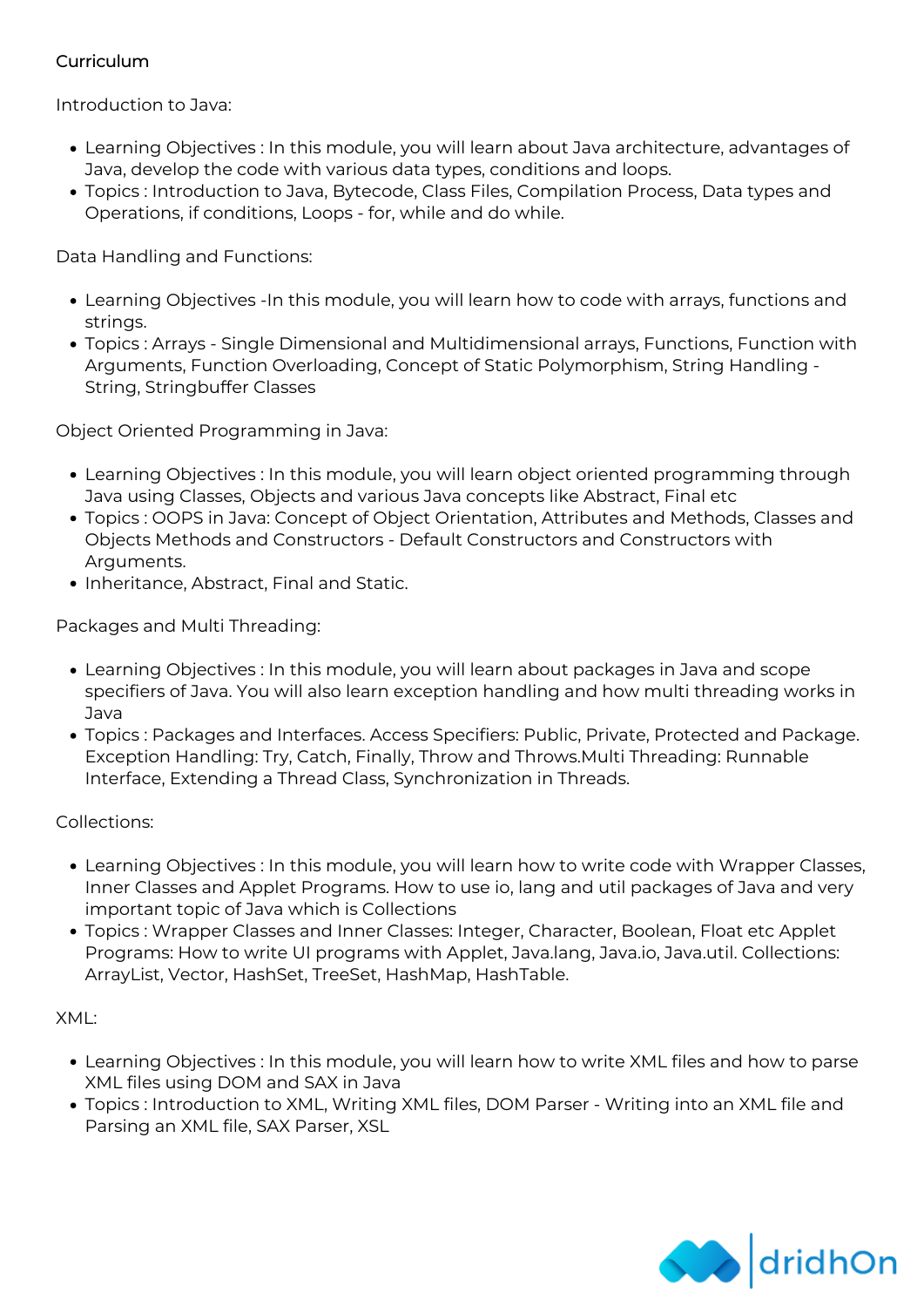#### JDBC:

- Learning Objectives: In this module, you will learn SQL, Architecture of JDBC, Different drivers of JDBC and to write code in JDBC to communicate with Database
- Topics : Introduction to SQL: Connect, Insert, Update, Delete, Select, Introduction to JDBC and Architecture of JDBC. Types of Drivers: Type 1/2/3/4 drivers, Insert/Update/Delete/Select Operations using JDBC, Batch Processing Transaction. Management: Commit and Rollback.

#### Servlets:

- Learning Objectives : In this module, you will learn Web Technologies and developing applications using Servlets
- Topics : Introduction to Web Technologies. Type of Servlets: Generic and Http Servlet. Request Dispatchers: Forward and Include, 4 types of Session Tracking and Filters.

#### JSP:

- Learning Objectives : In this module, you will learn how to develop code with JSP
- Topics : Introduction to JSP, Architecture of JSP, tags (Scripts, declarative, expression), Implicit objects, JSP Directives, JSP and JDBC.

#### Hibernate:

- Learning Objectives : In this module, you will learn about hibernate framework and how to interact with the database using hibernate. You will learn to perform various operations on database like Insert, Update, Delete and Select Operations
- Topics : Introduction to Hibernate, Architecture of Hibernate, Database Operations : Insert/Update/Delete/Select, Inheritance, Collections, HQL and Restrictions, Caching in Hibernate.

#### Spring:

- Learning Objectives : In this module, you will learn Introduction to spring framework and writing code with spring framework components like Dependency Injection and Auto Wiring
- Topics : Introduction to Spring Framework, Architecture, Display a Sample Message, IoC Containers, Bean Definition, Bean Scopes, Bean Post Processors, Dependency Injection, Auto-Wiring.

Spring, Ajax and Design Patterns:

- Learning Objectives : In this module, you will learn advanced concepts of Spring Framework like AOP, Transaction Management Operations Commit and Rollback operations on database. Interacting with server using Ajax framework and J2EE design patterns
- Topics : Aspect Oriented Programming (AOP), Integrating Spring framework with Hibernate, Transaction Management, Ajax Framework and Design Patterns: DAO, DTO, MVC, Intercepting filters, Front Controller, Business Delegate.